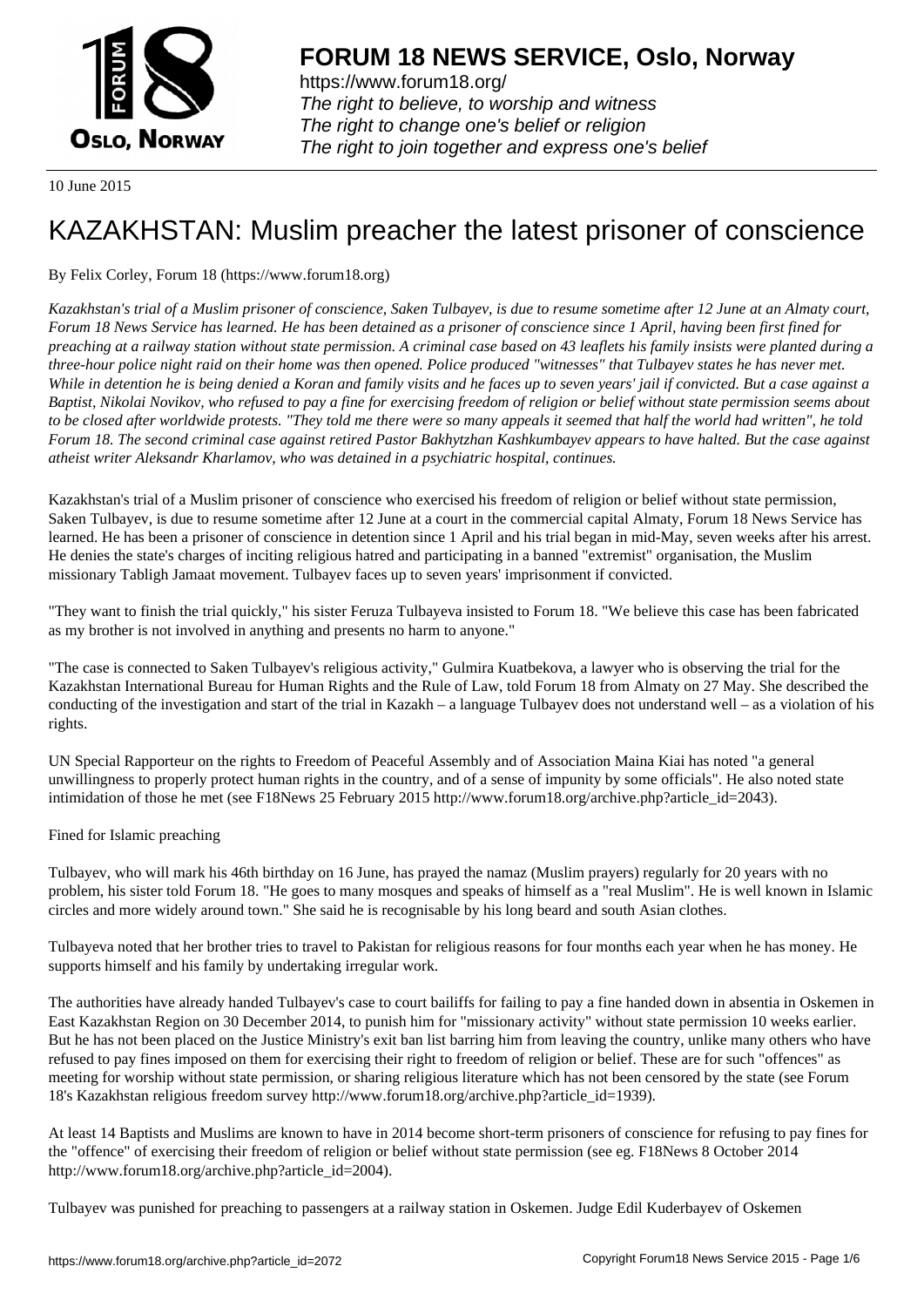according to the decision seen by Forum 18. The court decision notes that although Tulbayev was informed of the trial he did not appear and gave no reason for his absence. The Judge fined him 100 Monthly Financial Indicators, 185,200 Tenge (then about 7,320 Norwegian Kroner, 820 Euros, or 1,020 US Dollars). Tulbayev did not appeal against the decision.

The then Article 375, Part 3 punished "Carrying out missionary activity without state registration (or re-registration), as well as the use by missionaries of religious literature, information materials with religious content or religious items without a positive assessment from a religious studies expert analysis".

Article 375, Part 3 has been incorporated into Article 490, Part 3 of the new Administrative Code, which added the new "offence" of "spreading the teachings of a religious group which is not registered in Kazakhstan" (which would technically embrace foreign religious officials at today's government-run "Congress of Leaders of World and Traditional Religions"). Article 490 and other parts of the new Administrative Code – which with the new Criminal Code have been strongly condemned by local human rights defenders - mainly came into force on 1 January 2015 (see F18News 21 July 2014 http://www.forum18.org/archive.php?article\_id=1979).

### Criminal case

A criminal case was opened against Tulbayev on 10 February, an unidentified security official told local agency Tengrinews on 28 May. He was charged under Criminal Code Article 174, Part 1 and Criminal Code Article 405, Part 2.

Article 174, Part 1 punishes "incitement of social, national, clan, racial, or religious hatred or antagonism" with imprisonment of two to seven years. This replaced the old Criminal Code's Article 164 under which both retired Presbyterian Pastor Bakhytzhan Kashkumbayev and atheist writer Aleksandr Kharlamov have been investigated (see below). Like most of the new Criminal Code, Articles 174 and 405 came into force on 1 January 2015 (see F18News 9 July 2014 http://www.forum18.org/archive.php?article\_id=1976).

Article 405, Part 2 punishes "Participating in the activity of a social or religious association or other organisation after a court decision banning their activity or their liquidation in connection with extremism or terrorism they have carried out" with a fine or up to two years' imprisonment.

Long jail terms, the shortest being 18 months, have been imposed on prisoners of conscience alleged like Tulbayev to be part of the banned Muslim missionary movement Tabligh Jamaat who exercise their freedom of religion or belief (see eg. F18News 14 January 2015 http://www.forum18.org/archive.php?article\_id=2027).

The investigator on Tulbayev's case, Captain Dias Shortanbayev of Almaty City Police, refused to discuss anything with Forum 18. "I won't talk to you by phone," he kept repeating on 9 June, before putting the phone down.

#### Raid on family, planted evidence

At about 10.30 pm on 11 February, eight police officers raided the four-room flat in Almaty's Bostandyk District which he shares with his 82-year-old mother, his wife Rumina Fakhrudinova, two of his three children, his sister and her child. "They were looking for proof that my brother was a member of an illegal group," Tulbayeva told Forum 18.

"They found one 10-page brochure which he had picked up in a local mosque. Then as they were leaving, they claimed to have found 43 copies of a leaflet in Kazakh on top of the coat rack in the corridor – I was present in the flat and the leaflets were not there before. I would have seen them immediately had they been there."

The officers claimed to Tulbayev that he had been giving out leaflets outside a mosque at Friday prayers on 6 February. "He stated he didn't," Tulbayeva added.

The police – who filmed their three-hour search - finally left at about 1.30 am on the morning of 12 February, Tulbayeva said.

#### Accusations based on planted evidence

The two texts the police claimed to have found in the family's home formed the basis of the state accusations. "The first was printed on poor-quality paper, which anyone could find and read. The second, the leaflets, were in Kazakh which my brother can barely read. He couldn't have written them or even translated them."

Tulbayeva told Forum 18 that she had told the officers on film that the leaflets had been planted, and also wrote this on the record of the search that they were obliged to sign. She repeated this when police summoned her for interrogation on 21 March.

However, the police investigator sent the two texts for an "expert analysis". This concluded that they contained elements of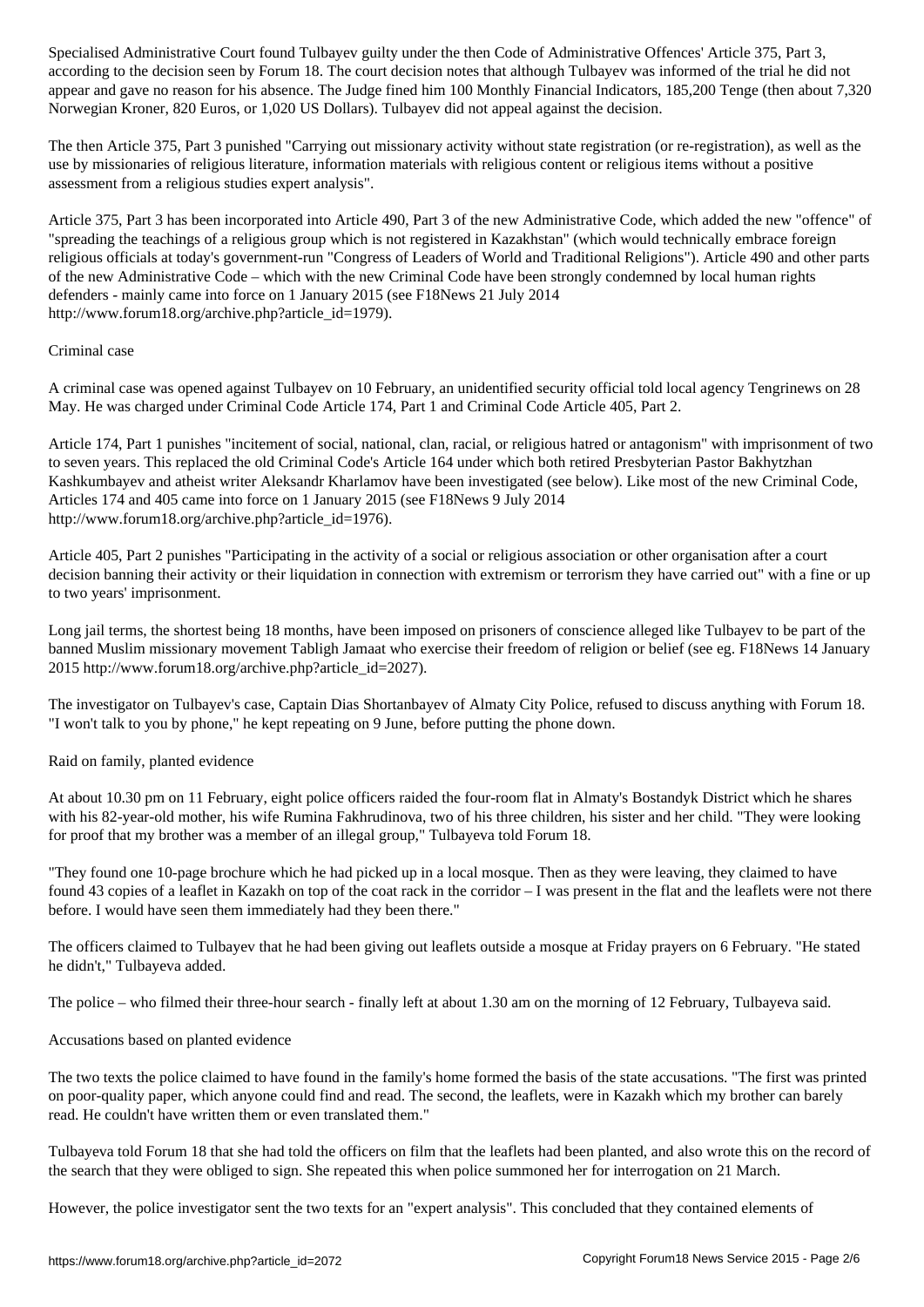During one interrogation of Tulbayev, officers confronted him with several people who claimed to have received the leaflets from him. "This was the first time my brother had ever seen these people," Tulbayeva told Forum 18.

All the documents in the case were prepared in Kazakh, a language Tulbayev can barely understand. "We were brought up in a Russian-speaking family and, although he knows Urdu, English and Arabic in addition to Russian, his Kazakh is poor," Tulbayeva noted.

Prisoner of conscience arrested, denied family visits and Koran, beard forcibly shaved

On 1 April police summoned Tulbayev for what he thought would be a further interrogation. However, they arrested him and held him in a cell at the police station. Three days after his arrest, they took him to Bostandyk District Court No. 2 where, in a 15-minute hearing, Judge Shinar Yergaliyeva ordered he be held in pre-trial detention. He was then transferred to Almaty's Investigation Prison, where he has been held ever since. Judge Ardak Esheyev of Almaty City Court rejected his appeal against the detention on 15 April, according to the decision seen by Forum 18.

While prisoner of conscience Tulbayev is held in pre-trial detention, in line with normal procedure, Investigator Shortanbayev's permission is needed for family members to be allowed to visit him or pass on parcels. But he refused to allow any family visits and, Tulbayeva complained, "put all kinds of obstacles in the way of passing on warm clothing". Tulbayev's wife twice went to the police and waited for hours before getting a signature on the form to hand in a parcel. The family also wanted to hand in a copy of the Koran for him, but this was refused.

One of the prison's Deputy Directors, who refused to give his name, defended the denial of the Koran to prisoner of conscience Tulbayev. "The Religion Department of the Akimat [local administration] needs to give permission," he insisted to Forum 18 from the prison on 10 June. "If he gets that permission then it's not a problem."

The Deputy Director denied that this constituted censorship. "Even if it says Koran or Bible on the cover, maybe something else is written there," he claimed. "We don't have theologians here who can check." Strict censorship of religious literature, including severe limitations on where texts may be distributed, is imposed by the state (see Forum 18's Kazakhstan religious freedom survey http://www.forum18.org/archive.php?article\_id=1939).

Since his 1 April detention, Tulbayev has been required to wear secular clothes rather than the South Asian clothes he favoured. Officials also forcibly shaved his long beard, Tulbayeva told Forum 18.

Inspector Shortanbayev initially investigated Tulbayev under Criminal Code Article 174, Part 1. He later added accusations under Article 405, Part 2. The case was finally completed and handed over to Almaty's Bostandyk District Court No. 2 on 6 May.

Trial

Tulbayev's trial began under Judge Arai Nugmanova with an initial hearing on 22 May, with Kazakh designated as the language of proceedings, although she appears to have known he does not speak it well.

Other trials of people alleged to be part of Tabligh Jamaat have been surrounded in secrecy. Such trials in South Kazakhstan Region ended in December 2014 with a three-year prison sentence being imposed, and in Taldykorgan [Taldyqorghan] in Almaty Region five prison terms of between 18 and 20 months were imposed (see F18News 14 January 2015 http://www.forum18.org/archive.php?article\_id=2027).

In contrast, access to hearings in Tulbayev's trial was open. Unlike many other court rooms, this courtroom does not have a cage, so Tulbayev did not have to sit behind bars to participate in the trial. He was brought to court in handcuffs, which were only opened in the courtroom, Toguzbayev of Radio Free Europe told Forum 18.

At the first hearing of the trial proper on 27 May, Tulbayev's lawyer Zhandos Bulkhaiyr lodged a suit to have the case sent back to prosecutors, as it had been conducted in Kazakh, which Tulbayev does not understand well, and to require the two texts (one of which Tulbayev denies having) to be analysed by an expert in theology. Bostandyk District Prosecutor's Office official Askhat Esenov called for this suit to be rejected, trial observer Kuatbekova told Forum 18. Tulbayev lodged a suit for the trial to be heard in Russian and to have all the case materials translated into Russian.

At the end of the 27 May court hearing, Tulbayev's wife was allowed to give him perfume for use in ritual purification before prayers, Tulbayeva told Forum 18.

When the trial resumed on the morning of 28 May, Judge Nugmanova the only one of Bulkhaiyr's request that was accepted was that the trial continue in Russian and that the case materials be translated into Russian. Prosecutor's Office officials promised to hand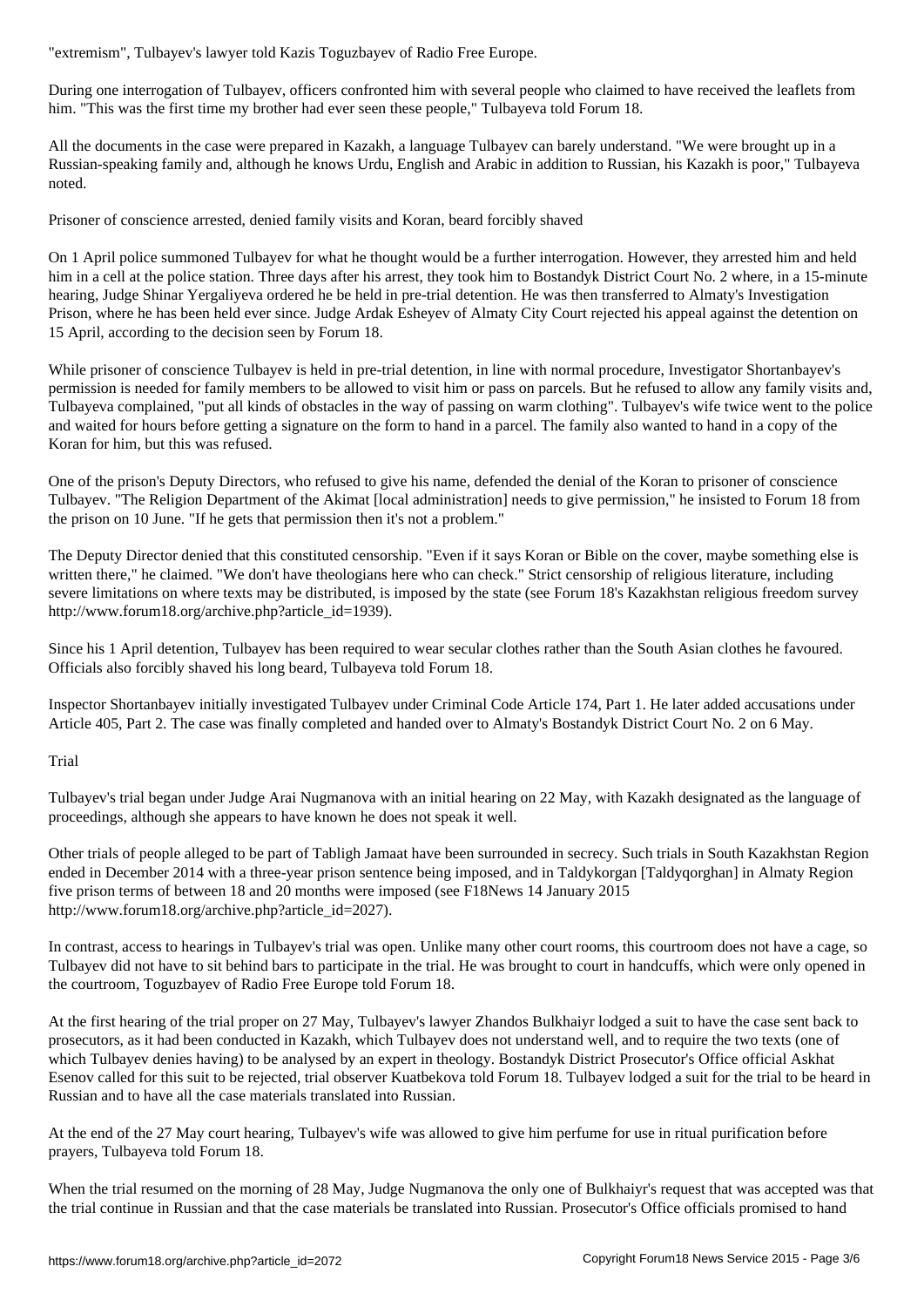Tulbayev's lawyer Bulkhaiyr told Toguzbayev of Radio Free Europe after the hearing that he was dissatisfied that the Judge had refused to send the case back to Bostandyk District Prosecutor's Office. Bulkhaiyr pointed to many legal violations in the way the Prosecutor's Office had prepared the case.

Next stage in trial

Tulbayev and his lawyer Bulkhaiyr received the translated case materials in early June. Judge Nugmanova has called a further meeting of the parties to the case on the morning of 12 June.

Despite repeated calls to Bostandyk District Prosecutor's Office between 27 May and 10 June, officials told Forum 18 each time that Esenov was out of the office.

Prisoner of conscience Tulbayev is being held in:

Almaty Investigation Isolation Prison No. 1 LA 155/1

050004 Almaty Region

Almaty

Prospekt Seifullina 473

Kazakhstan

New police target

Although Tulbayev's criminal trial is already underway, prosecutors appear to be targeting at least one other individual known to him for possible prosecution. Police have summoned Abdulaziz (last name unknown), apparently as a suspect, one source close to the case told Forum 18.

"This is really sad," the source told Forum 18. "He's a good man, has many children and little money. He's the only person who made a real effort to try to defend Saken."

"The appeals from around the world have had their effect"

The criminal case being prepared against Council of Churches Baptist Nikolai Novikov appears to be about to be closed. "The appeals from around the world have had their effect," he told Forum 18 from Oral (Uralsk) in West Kazakhstan Region on 10 June. "They told me there were so many appeals it seemed that half the world had written."

The case was opened under Criminal Code Article 430, Part 1. This punishes failure to fulfil a court decision over a period of more than six months with imprisonment or restricted rights for up to three years. Novikov had refused to pay a 2013 fine for offering uncensored religious literature on the streets. He has also refused to pay other fines he was given for exercising his freedom of religion or belief, as they are unjust (see F18News http://www.forum18.org/archive.php?article\_id=2056).

Police Investigator Captain Aydin Ispolov visited Novikov on 9 June to take back the documentation on the case, Novikov told Forum 18. The Investigator said that the case was being closed and he would be informed of this in writing.

Oral Prosecutor's Office refused to discuss the case against Novikov with Forum 18 on 10 June.

Atheist's case drifts - but pastor's case closed?

Meanwhile, prosecutors have still not closed or presented to court the criminal case opened against atheist writer and campaigner Aleksandr Kharlamov in January 2013 (see F18News 18 April 2013 http://www.forum18.org/archive.php?article\_id=1826). "There's no movement in the case – it's just drifting," he told Forum 18 from his home in Ridder in East Kazakhstan Region on 10 June. "They're following a policy not to convict me and not to close the case."

Kharlamov said the town Prosecutor's Office and the Regional Prosecutor's Office both denied that they are continuing the case against him, referring him to the General Prosecutor's Office.

Criminal cases are required to be completed within a certain deadline or be closed. However, cases can be suspended and then the period of suspension does not count towards the deadline on completing the case.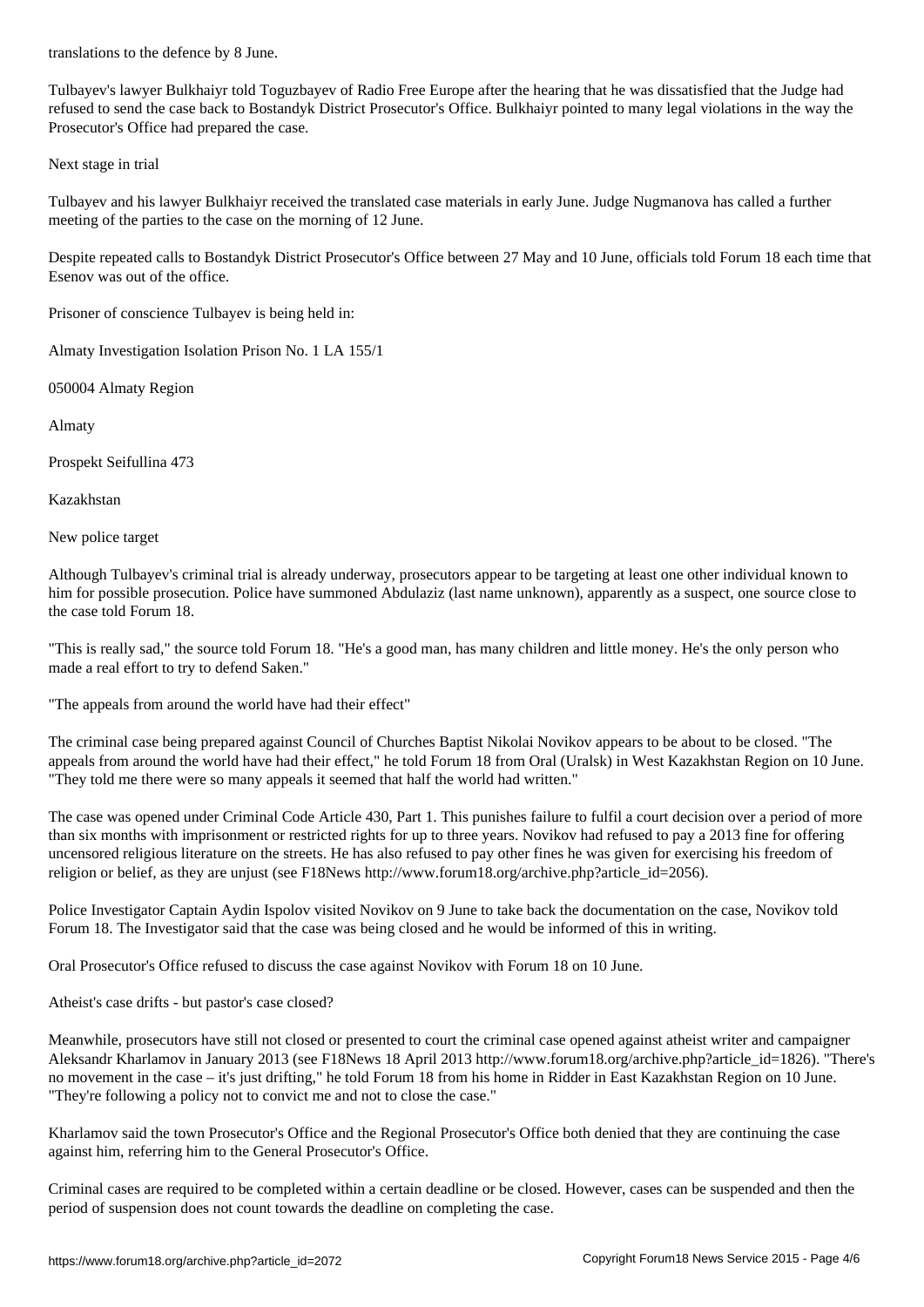leave the town without written permission from the state. When he went to Almaty in early 2015 to take part in a conference organised by the Kazakhstan International Bureau for Human Rights and the Rule of Law, he had to go to the police investigation department to get written permission, he told Forum 18.

 $\mathcal{N}_{\text{max}}$  and restriction, Kharlamov remains under remains under restrictions. He must live at home in Ridder and not

By contrast, the second criminal case against Astana-based retired Presbyterian Pastor Bakhytzhan Kashkumbayev appears to have halted. It may have been closed because the deadline for completing such cases has expired, a source close to the case told Forum 18 on 10 June.

Inconvenient pastor and atheist?

The long-running investigations of Pastor Kashkumbayev and atheist writer Kharlamov - both in their sixties – were launched apparently to punish them for exercising the right to freedom of religion or belief (see F18News 9 July 2014 http://www.forum18.org/archive.php?article\_id=1976).

Kashkumbayev and his Grace Church in Astana were under investigation from July 2011 (see F18News 19 October 2012 http://www.forum18.org/archive.php?article\_id=1756) and Kharlamov since January 2013, when the criminal case was launched against him (see F18News 18 April 2013 http://www.forum18.org/archive.php?article\_id=1826).

Kashkumbayev was convicted in October 2013 in the first criminal case for allegedly harming a church member's health – which allegation the member in question strongly denies, telling Forum 18 that Kashkumbayev is "totally innocent and has not harmed my health at all" (see F18News 26 July 2013 http://www.forum18.org/archive.php?article\_id=1860). The second case – which now appears to have been closed – was separated from the first during the trial, and he faced possible further punishment for allegedly harming another church member's health (see F18News 9 July 2014 http://www.forum18.org/archive.php?article\_id=1976).

Kharlamov faces possible punishment for articles he wrote in defence of atheism. They both strongly deny committing any offence and the proceedings against them were marked by a lack of due legal process and malpractice by the authorities (see eg. F18News 22 January 2014 http://www.forum18.org/archive.php?article\_id=1918).

Both were detained in a psychiatric hospital for no medical reason, Kharlamov being told by a doctor that this was "because you are an inconvenient person for the authorities" (see F18News 7 October 2013 http://www.forum18.org/archive.php?article\_id=1884).

On 22 August 2013, a joint letter by seven United Nations human rights rapporteurs raised "very serious concern" with the Kazakh government about the reports of the "detention and forced psychiatric confinement" of Kharlamov and another human rights defender and fellow victim of psychiatric misuse Zinaida Mukhortova.

In a 22 September 2014 response - made public by the United Nations on 19 February 2015 (HRC/NONE/2014/117) - the Kazakh government insisted that "No violations of rights of Zinaida Mukhortova and Aleksandr Kharlamov were established during the enquiries into the questions raised in the letter of the Special Rapporteurs". The response claimed that their rights under the International Covenant on Civil and Political Rights had not been violated. However, the response failed to justify such assertions. (END)

Reports on freedom of thought, conscience and belief in Kazakhstan can be found at http://www.forum18.org/Archive.php?query=&religion=all&country=29.

For more background, see Forum 18's Kazakhstan religious freedom survey at http://www.forum18.org/Archive.php?article\_id=1939.

For a personal commentary from 2005 on how attacking religious freedom damages national security in Kazakhstan, see F18News http://www.forum18.org/Archive.php?article\_id=564.

A compilation of Organisation for Security and Co-operation in Europe (OSCE) freedom of religion or belief commitments can be found at http://www.forum18.org/Archive.php?article\_id=1351.

Follow us on Twitter @Forum\_18 (http://twitter.com/forum\_18)

Follow us on Facebook @Forum18NewsService (http://www.facebook.com/Forum18NewsService)

All Forum 18 text may be referred to, quoted from, or republished in full, if Forum 18 is credited as the source.

All photographs that are not Forum 18's copyright are attributed to the copyright owner. If you reuse any photographs from Forum 18's website, you must seek permission for any reuse from the copyright owner or abide by the copyright terms the copyright owner